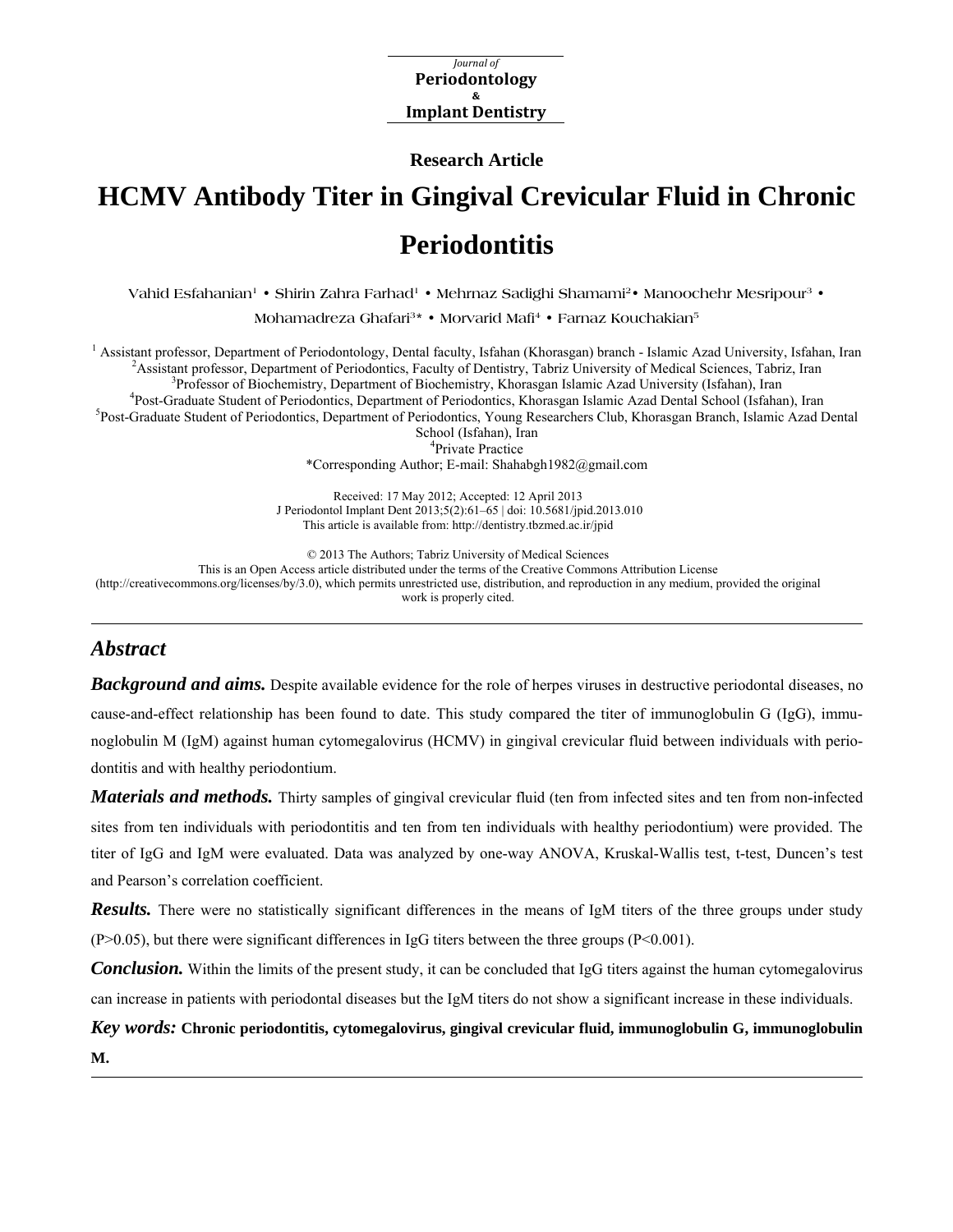# **62 Esfahanian et al.**

# *Introduction*

Periodontal diseases are the inflammation of supporting structures of the teeth, caused by a comporting structures of the teeth, caused by a complex community of bacterial species that interact with host tissues and cells.<sup>1</sup> Although the key factor in periodontitis is specific infectious agents, it is unlikely that only a single agent or even a small group of pathogens is the only cause or modulator of this heterogeneous disease. Herpes viruses have emerged as pathogens in different types of periodontal diseases since mid-1990s<sup>2,3,4</sup> and recent studies have shown a relationship between herpes viruses, especially Epstien Barr virus-1 (EBV-1) and human cytomegalovirus (HCMV), and periodontitis, especially the severe types. $5,6$ 

Polymerase chain reaction (PCR) has detected human cytomegalovirus in saliva and periodontal pockets, especially in periodontitis lesions, than in periodontally healthy sites.<sup>8,9</sup> Chalabi et  $al^{5,9}$  showed a relation between human cytomegalovirus and periodontitis; it has been proven that sites affected by herpes virus-associated periodontitis, harbor elevated levels of periodontopathic bacteria, including *Tannerella forsythia, Porphyromonas gingivalis, Prevotella intermedia, Prevotella nigrescens, Treponema denticola, Campylobacter rectus* and *Aggregatibacter actinomycetemcomitans.*6,10‒12 This theory supports the idea that infection with viruses may help bacteria in the development of periodontal diseases by compromising the immune system.<sup>6</sup>

Human cytomegalovirus infects monocytes, macrophages and T lymphocytes of periodontium and Epstein Barr infects B lymphocytes.<sup>13</sup> Saygunet  $al<sup>14,15</sup>$  showed a relationship between the presence of human cytomegalovirus in gingival crevicular fluid (GCF) and changes caused by periodontitis. They declared that there is a relationship between the presence of human cytomegalovirus and EBV-1 in the subgingival plaque and gingival attachment loss; therefore, periodontal treatment decreases the amount of human cytomegalovirus and EBV-1 in saliva. $14,15$  They also reported that in periodontally compromised patients a correlation between gingival tissues and salivary counts of human cytomegalovirus DNA and Epstein barr DNA can be detected, which suggests that the periodontal pocket may be a reservoir for salivary herpes viruses.

The number and prevalence of herpes viruses in periodontal pockets may vary according to the age, ethnicity, type of periodontal disease, genetic predisposition and immune status of patients.<sup>16-20</sup>

This research was performed to compare the titra-

tion of antibodies against human cytomegalovirus between patients with periodontitis and patients with healthy periodontium to investigate the histimmunologic responses against this virus.

# *Materials and Methods*

In this observational, uni-center, diagnostic, singlearm study, ten patients with healthy periodontium (control group) and ten patients with chronic periodontitis (test group) were studied. All the patients had at least twenty teeth, no systemic diseases, no history of periodontal therapy in the last year and no history of anti-viral therapy in the last six months. Individuals with chronic periodontitis had at least three sites with 5 mm of probing pocket depth and 3 mm of clinical attachment loss.

The diagnosis of chronic periodontitis was settled by clinical attachment loss (CAL) and probing pocket depth (PPD) measurements in six areas of each tooth. The patients were asked to rinse their mouth for two minutes with water and samples were retrieved from three sites (two sites with periodontitis and one healthy site) by means of a #15 paper point after proper isolation. Each paper point was placed in the sampling site for four minutes and then was placed in test tubes containing diluents of commercially available diagnostic kit for human cytomegalovirus. In each patient, sampling was performed at two sites with periodontitis and the mean of the gained titer served as the titer of immunoglobulin for the diseased sites. Samples of the people that were healthy and had proper conditions for the study were acquired by the same method only from one site and these samples served as the control group.

Three groups were analyzed in this study:

- Group A: diseased sites in individuals with periodontitis
- Group B: healthy sites in individuals with periodontitis
- Group C: healthy sites in individuals with healthy periodontium

The tubes sent to laboratory were prepared for evaluation by means of a Human Cytomegalovirus ELISA kit (Creative Diagnostics, New York, USA). All the preparation steps were followed according to the provider's instructions. The titration of immunoglobulin M (IgM) and immunoglobulin G (IgM) was finally evaluated with a Microplate Reader STAT FAX 2100 (Awareness Technology, Inc. New York, USA) at a wavelength of 450 nm.

One-way ANOVA, Kruskal-Wallis test, *t*-test, Duncen's test and Pearson's correlation coefficient were used to analyze data.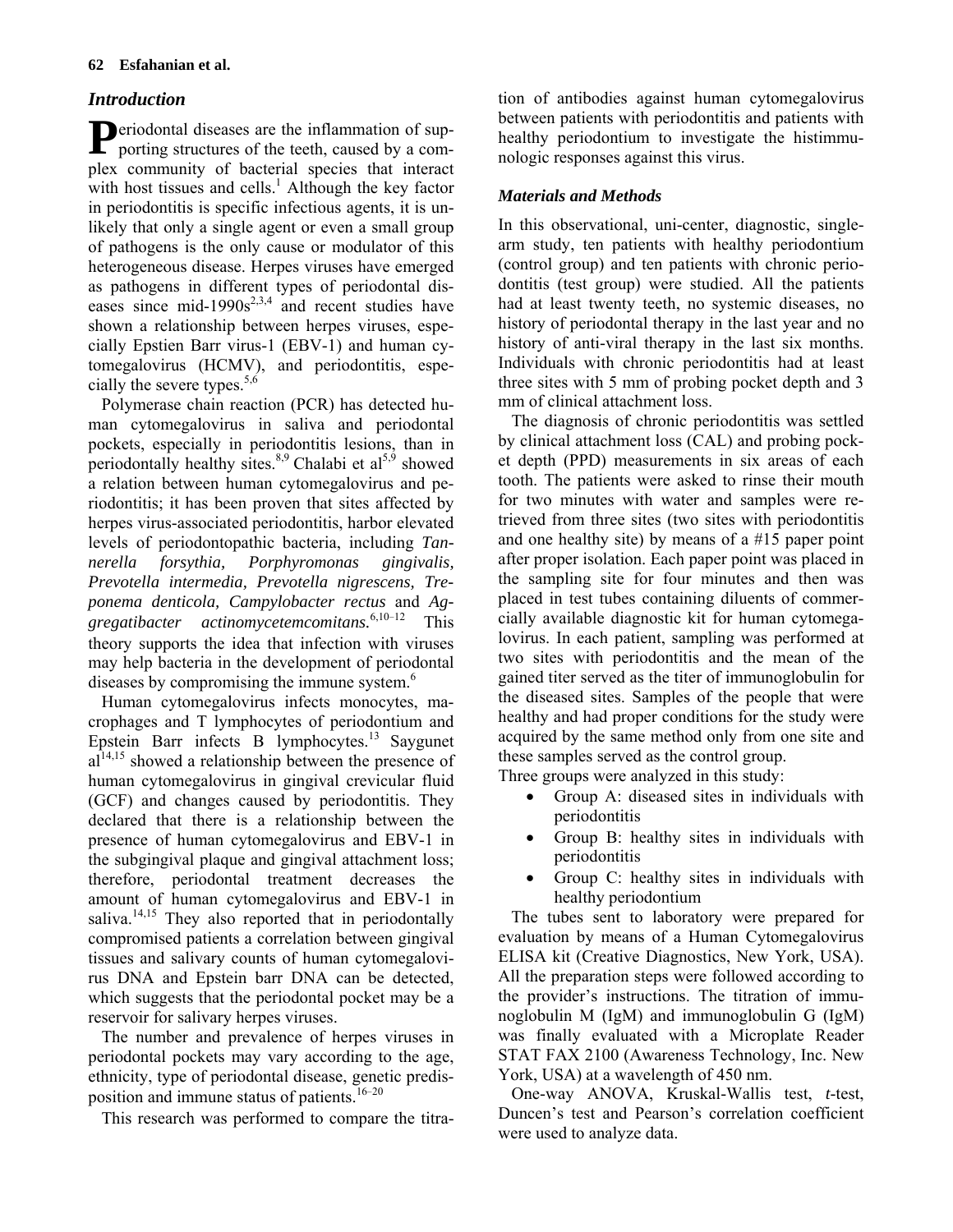#### **HCMV Antibody Titer in Gingival Crevicular Fluid 63**

#### *Results*

Table 1 shows the means of probing pocket depths and clinical attachment loss in patients with periodontal diseases. The mean of the IgG and IgM titers are shown in Figure 1.

One-way ANOVA showed no statistically significant differences in the means of IgM titers of the three study groups  $(P>0.05)$ , but there was a significant difference in IgG titers between the three groups (P<0.001). The mean of IgM titers in none-infected areas was lower than the infected areas in individuals with periodontal diseases, but Kruskal-Wallis analysis showed no significant differences (P=0.7).

Although the mean of IgM titers was higher in the test group compared to the control group, but t-test analysis showed no significant differences (P=0.14). This statistical test also showed that the mean of IgG was significantly higher in individuals with periodontitis (groups A and B) than healthy individuals  $(group C) (P<0.001)$ .

Duncan's test showed a significant difference in the mean of Ig G between the three groups, but the difference between the infected areas and the noninfected sites in individuals with periodontitis was not significant and Kruskal-Wallis analysis confirmed this result as well (P<0.001).

Pearson's correlation coefficient revealed a nonsignificant inverse relationship between the sum of IgM titers in infected and non-infected sites and fullmouth probing pocket depths  $(P=0.128)$ . The same was observed for the sum of IgG titers in infected and non-infected sites and full-mouth probing pocket depths  $(P=0.113)$ . The other results of this analysis are shown in Table 2. It must be pointed out that all the relations found were non-significant.

#### *Discussion*

Available knowledge about the conversion of gingivitis sites into periodontitis sites and the reason of laterally symmetrical pattern of tissue breakdown progress in localized periodontitis is very limited. $21,22$ The etiology of periodontal disease is a complex process that involves multifactorial interactions between microbial and host factors and a variety of different modulating environmental factors. $^{23}$  There

**Table 2. The relation between IgG and IgM titers and probing pocket depths (PPD) and clinical attachment loss (CAL) in patients with periodontal diseases** 

|     | <b>Infected sites</b> |         | Non-infected<br>sites |        | Infected sites $+$<br>non-infected sites |         |
|-----|-----------------------|---------|-----------------------|--------|------------------------------------------|---------|
|     | PD.                   | CAL     | <b>PD</b>             | CAL    | <b>PD</b>                                | CAL     |
| IgM | Reverse               | Reverse | Direct                | Direct | Direct                                   | Direct  |
| IgG | Reverse               | Reverse | Direct                | Direct | Reverse                                  | Reverse |



**Figure 1. The means of IgM and IgG titers in infected and non-infected sites in individuals with periodontitis and individuals with healthy periodontium (control group).** 

are some aspects in periodontal diseases that are not interpretable by their bacterial etiology. These aspects include the rapid periodontal tissue breakdown in the presence of minimal plaque, phases of disease activity and quiescence, progression to advanced periodontal destruction that occurs in a fraction of a given population and site specificity in periodontal diseases.<sup>23,24</sup>

It has been estimated that 50‒80% of adolescents and adults in developed countries are infected by human cytomegalovirus.<sup>23</sup> Also, this data suggests that this virus is usually present in an inactive state.<sup>23</sup> Reactivation of this virus and other herpes viruses in periodontal sites can comprise an important pathogenic event in the development of periodontal diseases.23 Contreras et al detected human cytomegalovirus in monocytes, macrophages and Tlymphocytes.25 Therefore, these infected immune cells may not mount a proper immune response against periodontopathogenic bacteria and predispose the periodontal tissues to microbial superinfec- $\int$ tion<sup>23,25</sup>

**Table 1. The means of probing pocket depths (PPD) and clinical attachment loss (CAL) in patients with periodontal diseases** 

|                                  | <b>Number</b> | Maximum | <b>Minimum</b> | Mean | <b>Standard Deviation</b> |
|----------------------------------|---------------|---------|----------------|------|---------------------------|
| <b>PPD</b> of infected sites     | 20            |         |                | 3.9  | 0.44                      |
| <b>PPD</b> of non-infected sites |               |         |                | 2.6  | 0.6                       |
| <b>Full mouth PPD</b>            | 10            |         |                | 4.1  | 0.7                       |
| <b>CAL</b> of infected sites     | 20            | 4.7     |                | 4.2  | 0.39                      |
| CAL of non-infected sites        |               |         |                | າ າ  | 0.9                       |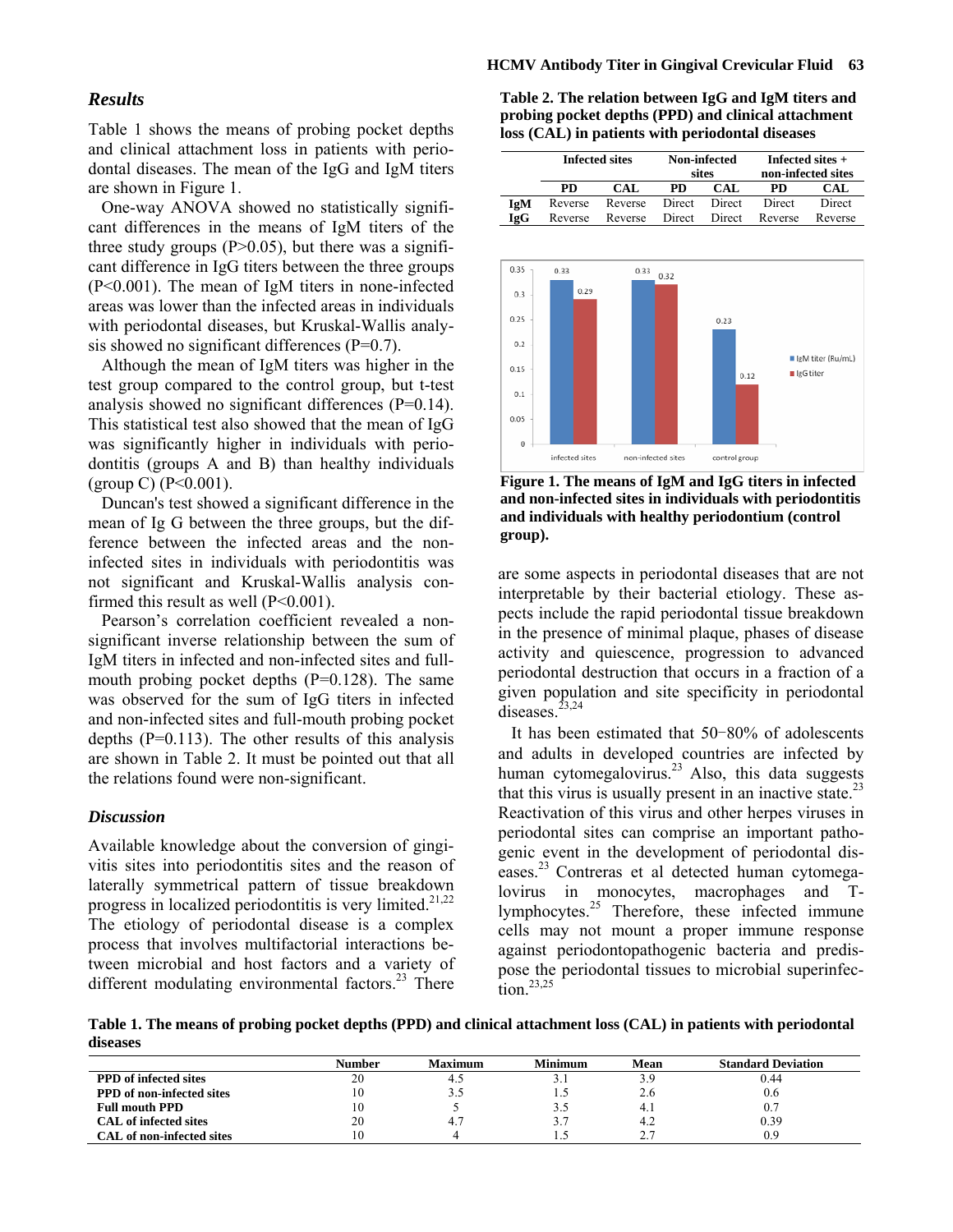Ting et  $al^{26}$  hypothesized that active human cytomegalovirus infection can be associated with the initiation and progression of localized aggressive periodontitis. Also Contreras and Slots declared that active human cytomegalovirus replication occurs in periodontal sites but did not conclude weather human cytomegalovirus reactivation is related to the initiation and progression of destructive periodontal diseases.<sup>23,27</sup>

Herpes viruses have developed different strategies to cope with the hostile immune system.<sup>21,28</sup> They downregulate anti-viral host defense to suit their replication needs. They also destroy the components of macrophages' major histocompatibility complex pathways. These pathways are the principal components of antigen presentation in macrophages. Major histocompatibility complexes are also the main components in silent natural killer cells, apoptosis inhibition and diversion of potent cytokine responses.<sup>21,28</sup>

Despite available evidences for the role of herpes viruses in destructive periodontal diseases, no causeand-effect relationship has been found to date.<sup>23</sup> It must be concluded that human cytomegalovirus can increase the immune system response in periodontal sites and therefore it can be another etiologic factor for periodontal diseases. However, it must be pointed out that prevalence of virus in periodontal pocket may vary due to ethnicity, immune status, type of periodontal disease and genetic predisposing factors.23 Therefore, it must be noted that the present understanding of the potential role of this virus as an etiopathologic factor in destructive periodontal disease is credible but not decisive and additional studies in other populations are necessary to find the association of this virus in periodontal diseases.

There are studies available that have found an associations between the presence of human cytomegalovirus and periodontal diseases.<sup>5,8,14,15,29-32</sup> The present study found a significant difference in the mean of IgG between individuals with periodontal disease and individuals with healthy periodontium, but there was no significant difference in the means of IgG and IgM titers between the infected sites and noninfected sites in individuals with periodontitis. The means of IgM and IgG titers in individuals with periodontitis was higher than individuals with healthy periodontium. This amount was significant for IgG but non-significant for IgM. In addition, there was a relation between the IgG and IgM titers and probing pocket depths and clinical attachment loss in the test and control groups but all of them were nonsignificant (more details are available in Table 2). Watanabe et  $al<sup>21</sup>$  found no significant relationship between human cytomegalovirus and periodontitis, consistent with the results of the present study about IgM titers, although it is different from the IgG results gained here.

### *Conclusion*

Within the limits of the present study, it can be concluded that the titer of IgG against the human cytomegalovirus can increase in patients with periodontal diseases but the titer of IgM does not show a significant increase in these individuals.

# *References*

- 1. Socransky S, Haffajee AD. Dental biofilms: difficult therapeutic targets. *Periodontol 2000* 2002;28:12–5.
- 2. Contreras A, Slots J. Herpesviruses in human periodontal disease. *J Periodontal Res* 2000;35:3-16.
- 3. Idesawa M, Sugano N, Ikeda K, Oshikawa M, Takane M, Seki K, et al. Detection of Epstein-Barr virus in saliva by real-time PCR. *Oral MicrobiolImmunol* 2004;19:230–2.
- 4. Konstantinidis A, Sakellari D, Papa A, Antoniadis A.Realtime polymerase chain reaction quantification of Epstein-- Barr virus in chronic periodontitis patients. *J Periodontal Res* 2005;40:294-8.
- 5. Chalabi M, Moghim S, Mogharehabed A, Najafi F, Rezaie F.EBV and CMV in chronic periodontitis: a prevalence study.*Arch Virol* 2008;153:1917-9.
- 6. Wu YM, Yan J, Ojcius DM, Chen LL, Gu ZY, Pan JP. Correlation between infections with different genotypes of human cytomegalovirus and Epstein-Barr virus in subgingival samples and periodontal status of patients.*J ClinMicrobiol* 2007;45:3665-70.
- 7. Boom R, Sol CJ, Salimans MM, Jansen CL, Wertheim-van Dillen PM, van der NoordaaJ.Rapid and simple method for purification of nucleic acids.*J ClinMicrobiol* 1990;28:495- 503.
- 8. Contreras A, Nowzari H, Slots J.Herpesviruses in periodontal pocket and gingival tissue specimens.*Oral MicrobiolImmunol* 2000;15:15-8.
- 9. Chalabi M, Rezaie F, Moghim S, Mogharehabed A, Rezaei M, Mehraban B.Periodontopathic bacteria and herpesviruses in chronic periodontitis. *Mol Oral Microbiol* 2010;25:236- 40.
- 10. Saygun I, Kubar A, Ozdemir A, Yapar M, Slots J. Herpesviral-bacterial interrelationships in aggressive periodontitis. *J Periodontal Res* 2004;39:207-12.
- 11. Slots J, Sugar C, Kamma JJ. Cytomegalovirus periodontal presence is associated with subgingivalDialisterpneumosintes and alveolar bone loss.*Oral MicrobiolImmunol* 2002 ;17:369-74.
- 12. Slots J, Kamma JJ, SugarC.Theherpesvirus-Porphyromonasgingivalis-periodontitis axis.*J Periodontal Res* 2003;38:318-23.
- 13. Contreras A, Zadeh HH, Nowzari H, Slots J.Herpesvirus infection of inflammatory cells in human periodontitis.*Oral MicrobiolImmunol* 1999;14:206-12.
- 14. Saygun I, Sahin S, Ozdemir A, Kurtiş B, Yapar M, Kubar A, et al. Detection of human viruses in patients with chronic periodontitis and the relationship between viruses and clinical parameters. *J Periodontol* 2002;73:1437-43.
- 15. Saygun I, Kubar A, Ozdemir A, Slots J. Periodontitis lesions